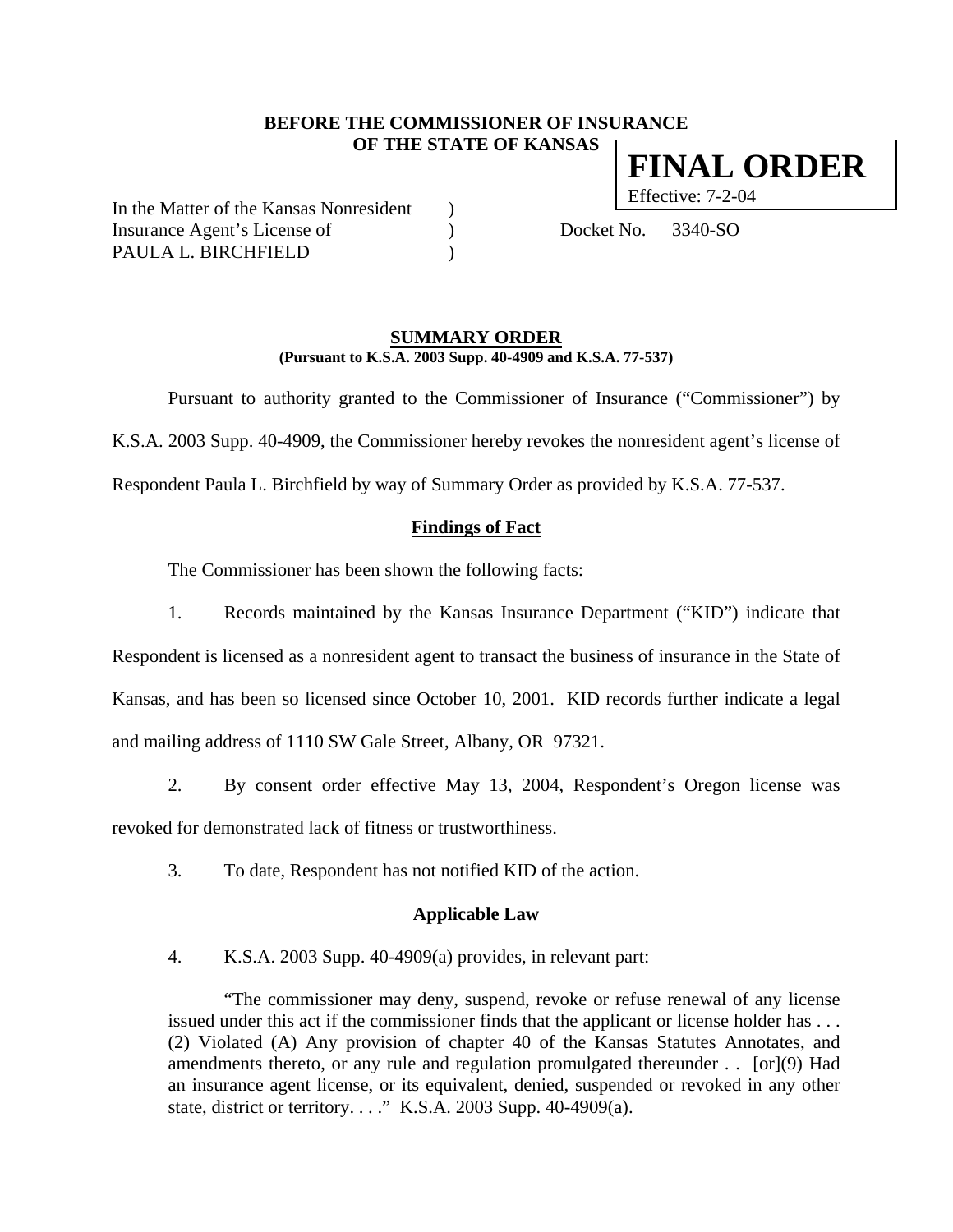5. Administrative regulations require that a person licensed in this state as an insurance agent shall, within 30 days of the occurrence, report enumerated events to the Commissioner. Among these events is disciplinary action against the agent's license by the insurance regulatory official of any other state or territory. K.A.R. § 40-7-9.

6. K.S.A. 2003 Supp. 40-4906 and 4908 provide for issuance of a nonresident agent's license in reliance upon the agent's valid license in the agent's home state.

7. The Commissioner may revoke any license issued under the Insurance Agents Licensing Act if the Commissioner finds that the insurable interests of the public are not properly served under such license. K.S.A. 2003 Supp. 40-4909(b).

#### **Conclusions of Law**

8. The Commissioner has jurisdiction over Respondent as well as the subject matter of this proceeding, and such proceeding is held in the public interest.

9. The Commissioner concludes that Respondent's Kansas license may be revoked solely because Respondent has had an agent's license or its equivalent revoked in another state.

10. The Commissioner concludes, in addition, that Respondent's Kansas license may be revoked because it is based on reciprocity, and Respondent's license in her home state of Oregon has been revoked.

11. The Commissioner also concludes that Respondent's license may be revoked because Respondent has violated the regulation requiring an agent to report a disciplinary action taken by another regulatory authority against a professional license.

12. Accordingly, the Commissioner concludes that sufficient grounds exist for the revocation of the insurance agent's license of Paula L. Birchfield pursuant to K.S.A. 2003 Supp. 40-4909(a).

2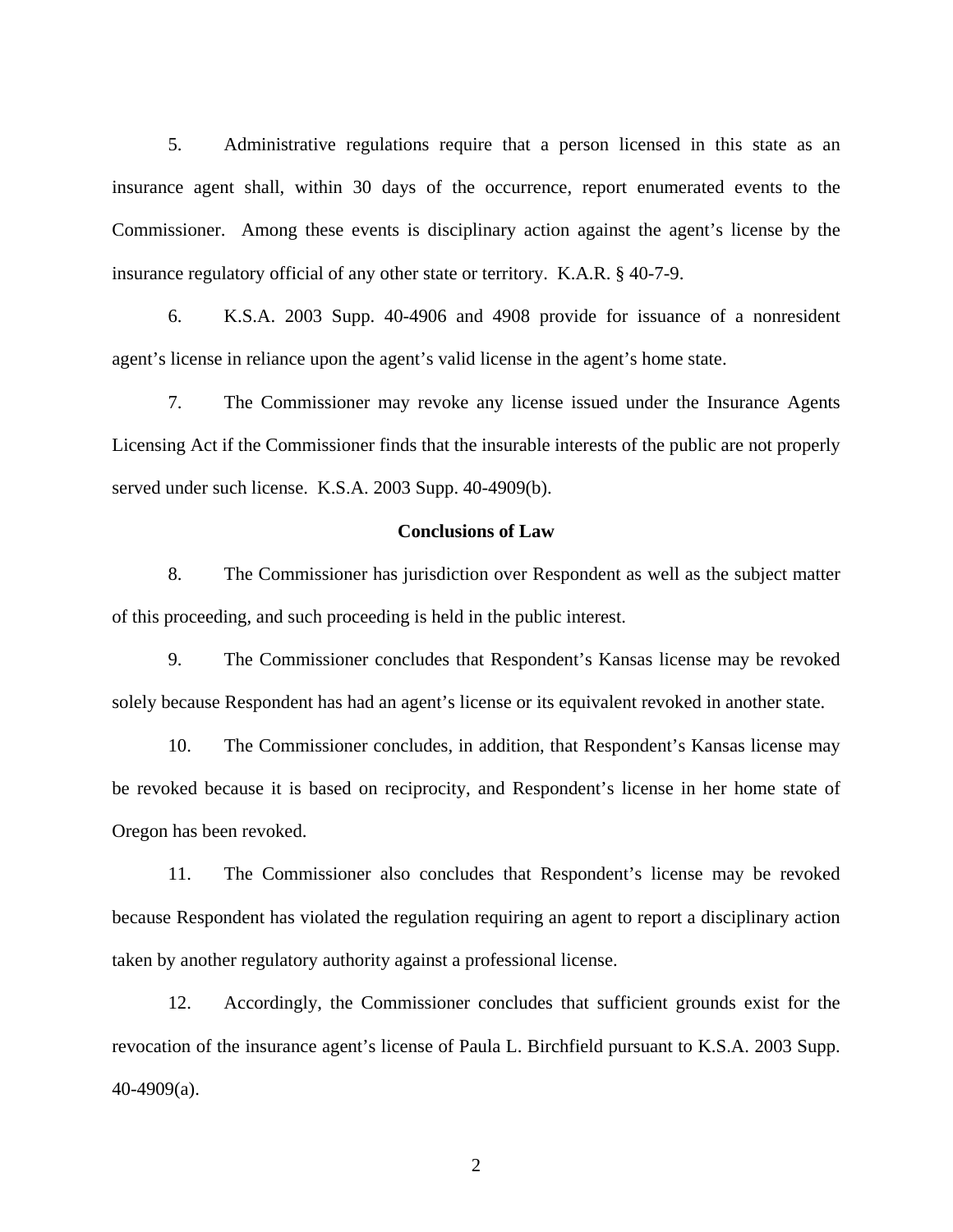13. In addition, the Commissioner finds that the insurance agent's license of Paula L. Birchfield should be revoked without delay for the protection of the insurable interests of the public pursuant to K.S.A. 2003 Supp. 40-4909(b).

14. Based on the facts and circumstances set forth herein, it appears that the use of summary proceedings in this matter is appropriate, in accordance with the provisions set forth in K.S.A. 77-537(a), in that the use of summary proceedings does not violate any provision of the law and the protection of the public interest does not require the KID to give notice and opportunity to participate to persons other than Paula L. Birchfield.

**IT IS THEREFORE ORDERED BY THE COMMISSIONER OF INSURANCE THAT** the Kansas nonresident insurance agent's license of Paula L. Birchfield is hereby **REVOKED**.

# **IT IS SO ORDERED THIS \_14th\_ DAY OF JUNE 2004, IN THE CITY OF TOPEKA, COUNTY OF SHAWNEE, STATE OF KANSAS.**



 \_/s/ Sandy Praeger\_\_\_\_\_\_\_\_\_\_\_\_\_\_\_\_\_\_\_\_\_ Sandy Praeger Commissioner of Insurance

 $/s/$  John W. Campbell John W. Campbell

**NOTICE: In the event the Petitioner files a petition for judicial review, the agency officer designated pursuant to K.S.A. 77-613(e) to receive service of a petition for judicial review on behalf of the KID is John W. Campbell, General Counsel, Kansas Insurance Department, 420 S.W. 9th St., Topeka, KS 66612-1678.**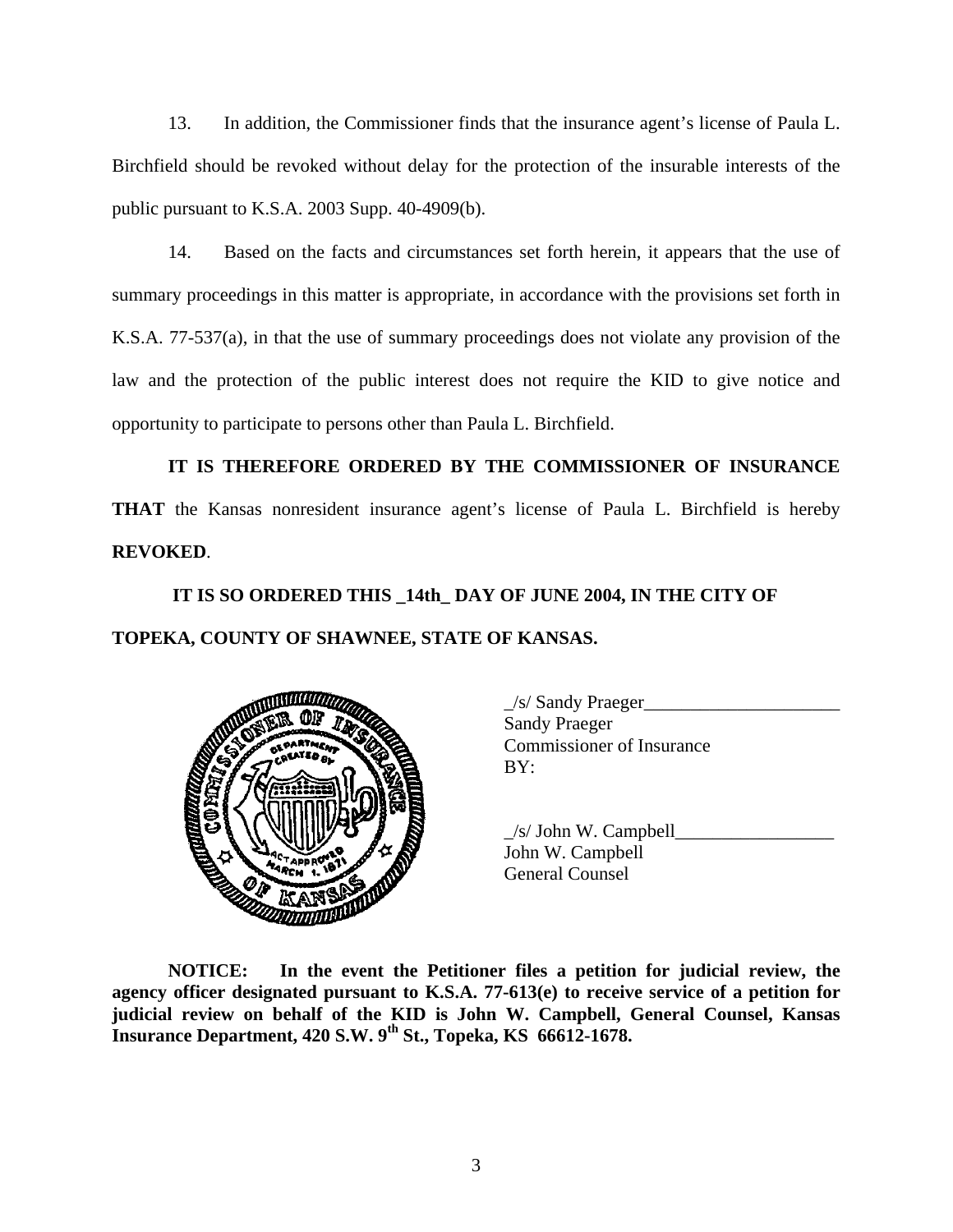# **Certificate of Service**

 The undersigned hereby certifies that she served a true and correct copy of the above and foregoing **Notice** and **Summary Order** on this \_14th\_ day of June 2004, by causing the same to be deposited in the United States Mail, first class postage prepaid, addressed to the following:

 Paula L. Birchfield 1110 SW Gale Street Albany, OR 97321

> $\angle$ s/ Brenda J. Clary $\angle$ Brenda J. Clary